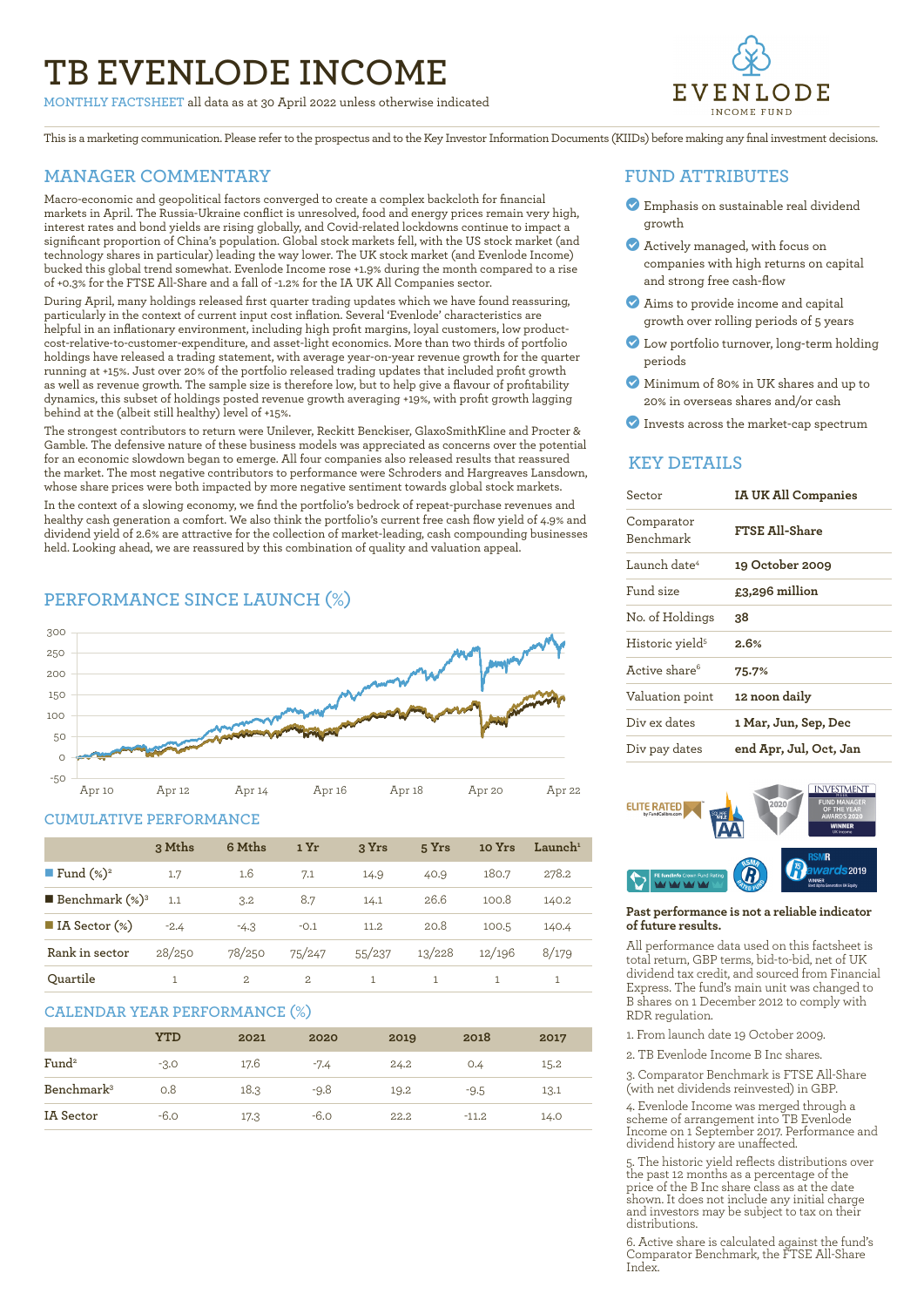



| Geographical allocation (%)  |      |  |  |
|------------------------------|------|--|--|
| United Kingdom               | 81.9 |  |  |
| $\blacksquare$ North America | 10.5 |  |  |
| $\blacksquare$ Europe        | 5.5  |  |  |
| $\Box$ Cash                  | 2.1  |  |  |

# **ROLLING 5 YEAR PERFORMANCE (%)**

n Cash 2.1



- TB Evenlode Income B Inc GBP Shares
- **n** FTSE All-Share Index

#### **Past performance is not a reliable indicator of future results.**

Total return, bid-to-bid, net of UK dividend tax credit, and sourced from Financial Express. Rolling 5 year performance figures are run to calendar month ends.

|  |  |  | Top 20 holdings (%) |  |  |
|--|--|--|---------------------|--|--|
|--|--|--|---------------------|--|--|

| Total                       | 75.1 |
|-----------------------------|------|
| Wolters Kluwer              | 1.8  |
| Schroders                   | 1.8  |
| Cisco Systems               | 1.8  |
| Hays                        | 1.8  |
| Microsoft                   | 2.1  |
| AstraZeneca                 | 2.1  |
| London Stock Exchange Group | 2.1  |
| Spectris                    | 2.1  |
| Smith & Nephew              | 2.5  |
| PepsiCo                     | 2.6  |
| Compass Group               | 2.8  |
| Smiths Group                | 3.1  |
| Procter & Gamble            | 3.9  |
| Sage Group                  | 3.9  |
| Bunzl                       | 4.6  |
| GlaxoSmithKline             | 4.8  |
| Reckitt Benckiser           | 6.4  |
| Unilever                    | 8.0  |
| Diageo                      | 8.3  |
| <b>RELX</b>                 | 8.6  |

Investors will own shares in TB Evenlode Income, not in the underlying holdings; these are the underlying assets owned by the fund

# **RISK RETURN (5 YEAR)**



- TB Evenlode Income B Inc GBP Shares
- **FTSE All-Share Index**

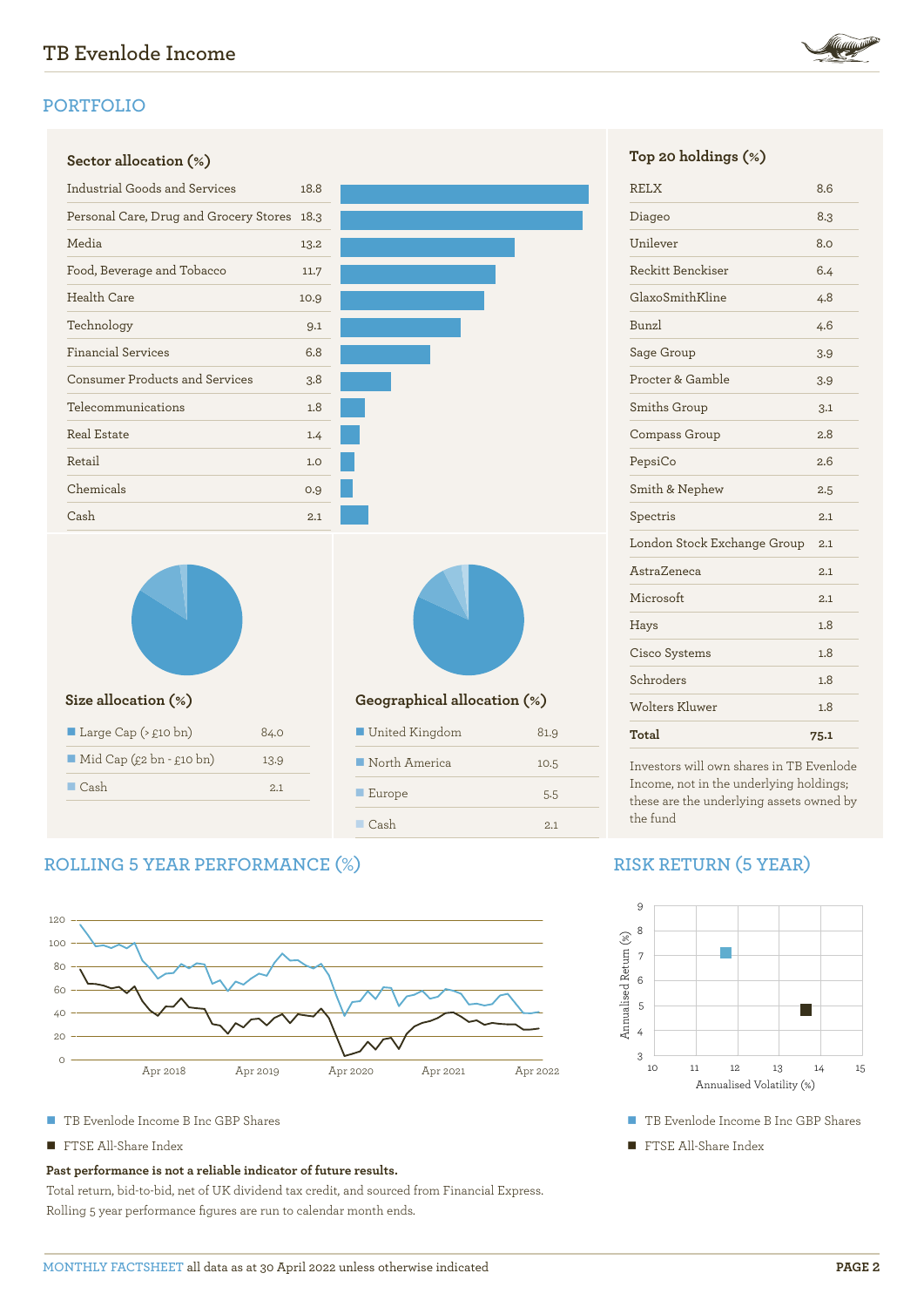

# **INVESTMENT TEAM**

**The Evenlode Investment Team totals 15 staff. Fund managers are supported by a team of analysts including three dedicated stewardship analysts, and the team works collegiately to challenge thinking and share ideas.**



**Fund Manager** Hugh launched TB Evenlode Income in October 2009. Previously he managed several

equity income funds at Rathbone Unit Trust Management. Hugh holds a first-class degree from the University of Edinburgh in Philosophy and Mathematics.



**Integration into the investment process**

**Fund Manager** Ben has worked on the TB Evenlode Income fund since launch in 2009, and became

co-manager in December 2012. Ben has a doctorate from the University of Oxford and a first-class degree from University College London, both in the field of physics. He holds the Investment Management Certificate and level 1 of the Chartered Financial Analyst qualification.

# **HUGH YARROW BEN PETERS CHRIS MOORE**



**Head of Research** Chris joined Evenlode Investment Management in

February 2018 having previously been an equity research analyst at Investec Bank and Berenberg. Chris is a fully qualified Chartered Accountant and Chartered Financial Analyst, and studied Accounting and Finance at Warwick University.

# **ENVIRONMENTAL, SOCIAL AND GOVERNANCE (ESG)**



**SAWAN KUMAR Head of Stewardship**



**CHARLIE FREITAG Stewardship Analyst**



#### **BETHAN ROSE Sustainable Investment Analyst**

We consider engagement with companies as an opportunity. Discussing challenges with companies enables us to understand their business context and obtain more information about their mitigation of and resilience to<br>the risks that we perceive. Ultimately though we are seeking to create long-term value for our clients through<br>im

#### **Our ongoing commitment**

#### Signatory of:



Evenlode Investment Management became a signatory to the United Nations Principles for Responsible Investment (UNPRI) in 2018. By becoming signatories, we commit to implementing these principles and incorporating environmental, social and governance factors into our investment process to help enhance returns and better manage risk for our clients.

? Strategy & Governance: A+

- ? Integration: A+
- ? Engagement: A
- **Proxy Voting: A**

**Recent publications for download**

- ? **[UNPRI Assessment Report](https://evenlodeinvestment.com/resources/stewardship-assets/2020-Assessment-Report.pdf)**
- ? **[Responsible Investment Report](https://evenlodeinvestment.com/resources/stewardship-assets/Evenlode-Investment-Annual-Responsible-Investment-Report-2021.pdf)**
- ? **[Carbon Emissions Report](https://evenlodeinvestment.com/resources/stewardship-assets/Evenlode-Portfolio-Carbon-Emissions-Report-2021.pdf)**





Data as at 31 March 2022. Based on 100.0% of AUM. MSCI ESG Fund ratings are intended to measure the resilience of funds to long-term risks and opportunities arising from environmental, social and governance issues.

#### **Morningstar® Ratings**



Morningstar Sustainability Rating™

Ratings as at 31 March 2022. Based on 100.0% of AUM. The Morningstar® Sustainability Rating<sup>TM</sup> is intended to measure how well the issuing companies of the securities within a fund's portfolio holdings are managing their environmental, social, and governance risks and opportunities relative to the fund's Morningstar Global Category peers.



Ratings as at 31 December 2021. Based on 98.7% of AUM. The Morningstar® Low Carbon Designation™ is intended to allow investors to easily identify low-carbon funds across the global universe. The designation is an indicator that the companies held in a portfolio are in general alignment with the transition to a low-carbon economy.

© 2021 Morningstar. All rights reserved. The information contained herein: (1) is proprietary to Morningstar and/or its content providers; (2) may not be copied or distributed; and (3) is not warranted to be accurate, complete, or timely. Neither Morningstar nor its content providers are responsible for any damages or losses arising from any use of this information. Past performance is no guarantee of future results. MSCI ESG Research LLC's ("MSCI ESG") Fund Metrics and Ratings (the "Information") provide environmental, social and governance data with respect to underlying securities within more than 31,000 multi-asset class Mutual Funds and ETFs globally. MSCI ESG is a Registered Investment Adviser under the Investment Advisers Act of 1940. MSCI ESG materials have not been submitted to, nor received approval from, the US SEC or any other regulatory body. None of the Information constitutes an offer to buy or sell, or a promotion or recommendation of, any security, financial instrument or product or trading strategy, nor should it be taken as an indication or guarantee of any future performance, analysis, forecast or prediction. None of the Information can be used to determine which securities to buy or sell or when to buy or sell them. The Information is provided "as is" and the user of the Information assumes the entire risk of any use it may make or permit to be made of the Information.